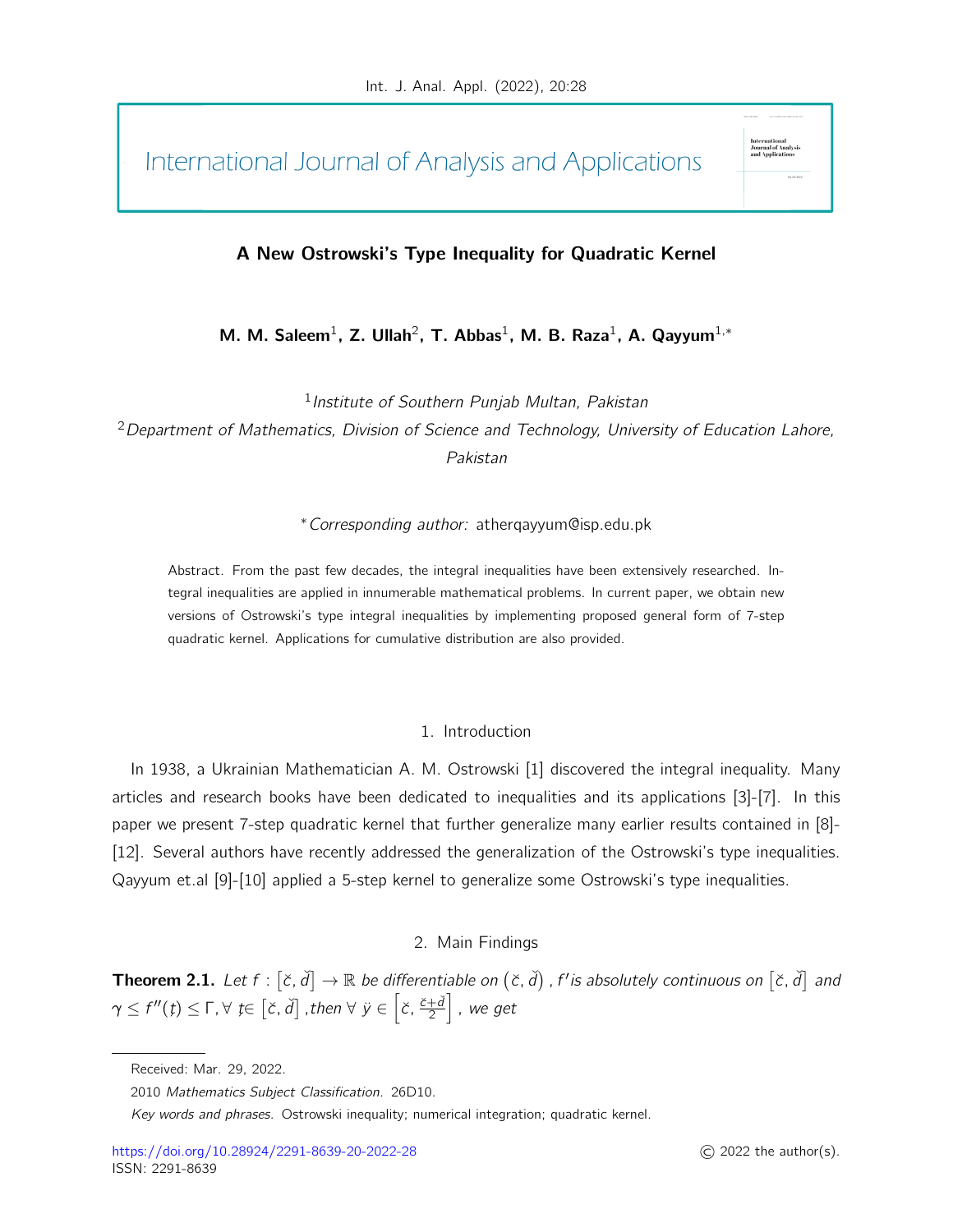$$
\left| \frac{1}{4} \left[ f(\ddot{y}) + f(\ddot{c} + \ddot{d} - \ddot{y}) + \frac{1}{2} f\left(\frac{\ddot{c} + \ddot{y}}{2}\right) + \frac{1}{2} f\left(\frac{3\ddot{c} + \ddot{y}}{4}\right) \right] \right|
$$
\n
$$
+ \frac{1}{2} f\left(\frac{\ddot{c} + 2\ddot{d} - \ddot{y}}{2}\right) + \frac{1}{2} f\left(\frac{\ddot{c} + 4\dot{d} - \ddot{y}}{4}\right) + \left(\ddot{y} - \frac{5\ddot{c} + 3\ddot{d}}{8}\right)
$$
\n
$$
\times \left\{ f'(\ddot{c} + \ddot{d} - \ddot{y}) - f'(\ddot{y}) + \frac{1}{4} f'\left(\frac{\ddot{c} + 2\ddot{d} - \ddot{y}}{2}\right) - \frac{1}{4} f'\left(\frac{\ddot{c} + \ddot{y}}{2}\right) \right\}
$$
\n
$$
+ \frac{1}{8} \left(\ddot{y} - \frac{3\ddot{c} + \ddot{d}}{4}\right) \left\{ f'\left(\frac{\ddot{c} + 4\ddot{d} - \ddot{y}}{4}\right) - f'\left(\frac{3\ddot{c} + \ddot{y}}{4}\right) \right\}
$$
\n
$$
+ \frac{f'(\ddot{d}) - f'(\ddot{c})}{(\ddot{d} - \ddot{c})^2} \left\{ \frac{1}{192} (\ddot{y} - \ddot{c})^3 + \frac{3}{8} (\ddot{y} - \frac{3\dot{c} + \ddot{d}}{4})^3 \right\}
$$
\n
$$
- \frac{73}{192} (\ddot{y} - \frac{\ddot{c} + \ddot{d}}{2})^3 \right\} - \frac{1}{\ddot{d} - \ddot{c}} \int_{\dot{c}}^{\dot{d}} f(t) dt
$$
\n
$$
\le \omega(\ddot{y})(\ddot{d} - \ddot{c})(S - \gamma)
$$
\n(2.1)

and

$$
\left| \frac{1}{4} \left[ f(\ddot{y}) + f(\ddot{c} + \ddot{d} - \ddot{y}) + \frac{1}{2} f\left(\frac{\ddot{c} + \ddot{y}}{2}\right) + \frac{1}{2} f\left(\frac{3\ddot{c} + \ddot{y}}{4}\right) \right] \right|
$$
\n
$$
+ \frac{1}{2} f\left(\frac{\ddot{c} + 2\ddot{d} - \ddot{y}}{2}\right) + \frac{1}{2} f\left(\frac{\ddot{c} + 4\ddot{d} - \ddot{y}}{4}\right) + \left(\ddot{y} - \frac{5\ddot{c} + 3\ddot{d}}{8}\right)
$$
\n
$$
\times \left\{ f'(\ddot{c} + \ddot{d} - \ddot{y}) - f'(\ddot{y}) + \frac{1}{4} f'\left(\frac{\ddot{c} + 2\ddot{d} - \ddot{y}}{2}\right) - \frac{1}{4} f'\left(\frac{\ddot{c} + \ddot{y}}{2}\right) \right\}
$$
\n
$$
+ \frac{1}{8} \left(\ddot{y} - \frac{3\ddot{c} + \ddot{d}}{4}\right) \left\{ f'\left(\frac{\ddot{c} + 4\ddot{d} - \ddot{y}}{4}\right) - f'\left(\frac{3\ddot{c} + \ddot{y}}{4}\right) \right\}
$$
\n
$$
+ \frac{f'(\ddot{d}) - f'(\ddot{c})}{(\ddot{d} - \ddot{c})^2} \left\{ \frac{1}{192} (\ddot{y} - \ddot{c})^3 + \frac{3}{8} (\ddot{y} - \frac{3\ddot{c} + \ddot{d}}{4})^3 \right\}
$$
\n
$$
- \frac{73}{192} (\ddot{y} - \frac{\ddot{c} + \ddot{d}}{2})^3 \right\} - \frac{1}{\ddot{d} - \ddot{c}} \int_{\dot{c}}^{\ddot{d}} f(t) dt
$$
\n
$$
\le \omega(\ddot{y})(\ddot{d} - \ddot{c})(\Gamma - S),
$$
\n(10.10)

where

$$
S = \frac{f'(\check{d}) - f'(\check{c})}{\check{d} - \check{c}}
$$

and

$$
\omega(\ddot{y}) = \frac{1}{768} \max \{ | -65\ddot{\epsilon}^2 + 231\ddot{\epsilon}\ddot{y} + 165\ddot{d}\dot{y} - 101\ddot{\epsilon}\dot{d} - 32\ddot{d}^2 - 198\ddot{y}^2 |, | -35\ddot{\epsilon}^2 + 135\ddot{\epsilon}\ddot{y} + 117\ddot{d}\ddot{y} - 65\ddot{\epsilon}\dot{d} - 26\ddot{d}^2 - 126\ddot{y}^2 |, | -35\ddot{\epsilon}^2 + 135\ddot{\epsilon}\ddot{y} + 117\ddot{d}\ddot{y} - 65\ddot{\epsilon}\dot{d} - 26\ddot{d}^2 - 126\ddot{y}^2 |, | -35\ddot{\epsilon}^2 + 135\ddot{\epsilon}\ddot{y} + 117\ddot{d}\ddot{y} - 65\ddot{\epsilon}\dot{d} - 26\ddot{d}^2 - 126\ddot{y}^2 |, | -35\ddot{\epsilon}^2 + 135\ddot{\epsilon}\ddot{y} + 117\ddot{d}\ddot{y} - 65\ddot{\epsilon}\dot{d} - 26\ddot{d}^2 - 126\ddot{y}^2 |, | -35\ddot{\epsilon}^2 + 135\ddot{\epsilon}\ddot{y} + 117\ddot{d}\ddot{y} - 65\ddot{\epsilon}\ddot{d} - 26\ddot{d}^2 - 126\ddot{y}^2 |, | -35\ddot{\epsilon}\ddot{y} + 135\ddot{\epsilon}\ddot{y} + 117\ddot{d}\ddot{y} - 65\ddot{\epsilon}\ddot{d} - 26\ddot{d}^2 - 126\ddot{y}^2 |, | -35\ddot{\epsilon}\ddot{y} + 135\ddot{\epsilon}\ddot{y} + 117\ddot{d}\ddot{y} - 65\ddot{\epsilon}\ddot{d} - 26\ddot{d}^2 - 126\ddot{y}^2 |, | -35\ddot{\epsilon}\ddot{y} + 135\ddot{\epsilon}\ddot{y} + 117\ddot{d}\ddot{y} -
$$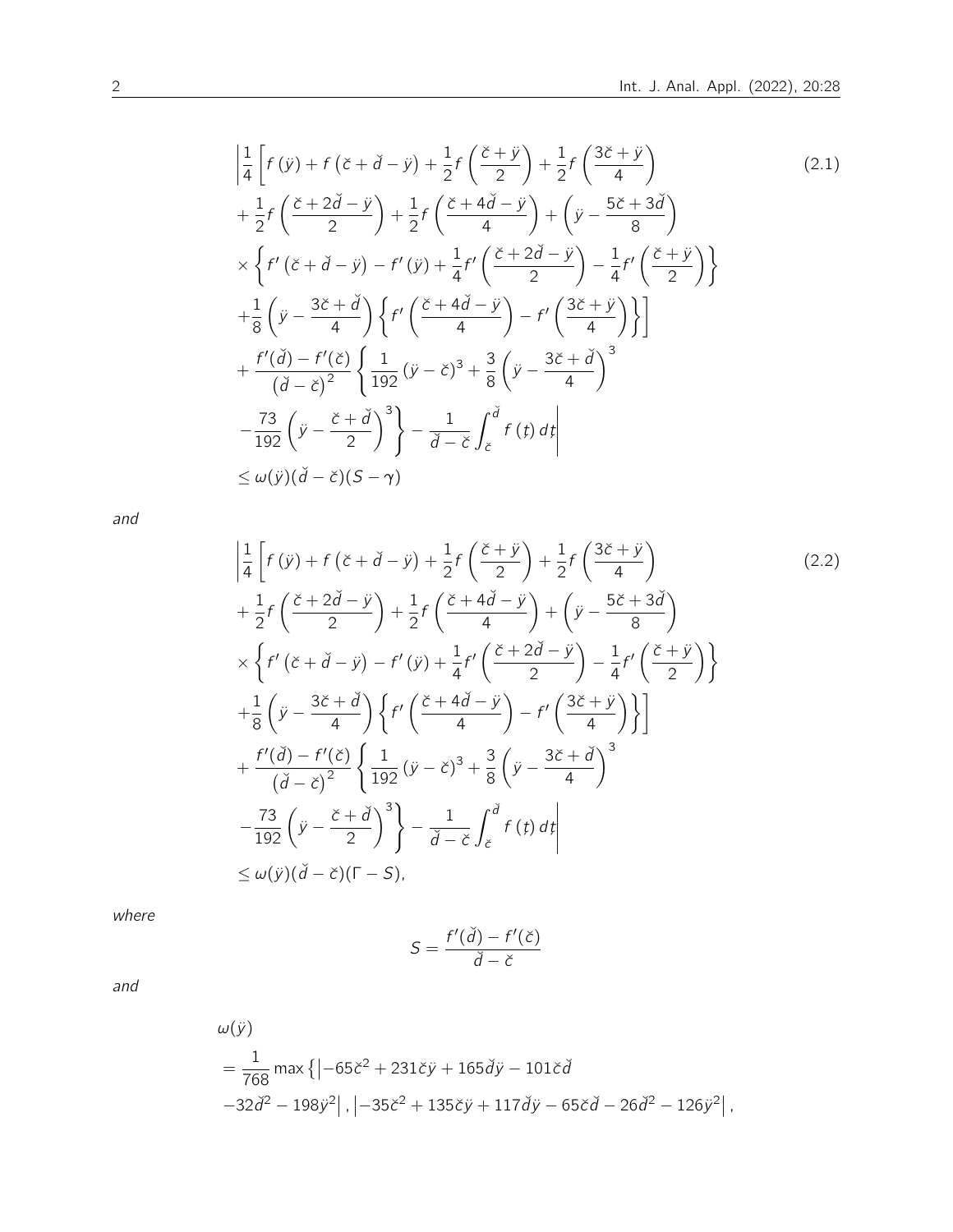$$
\begin{aligned}\n&\left[-83\check{c}^2+255\check{c}\check{y}+141\check{c}\check{y}-89\check{c}\check{d}-26\check{d}^2-198\check{y}^2\right], \\
&\left[127\check{c}^2-297\check{c}\check{y}-27\check{d}\check{y}+43\check{c}\check{d}-8\check{d}^2+162\check{y}^2\right], \\
&\left[7\check{c}^2-105\check{c}\check{y}-219\check{d}\check{y}+91\check{c}\check{d}+64\check{d}^2+162\check{y}^2\right], \\
&\left[-65\check{c}^2+183\check{c}\check{y}+69\check{d}\check{y}-53\check{c}\check{d}-8\check{d}^2-126\check{y}^2\right], \\
&\left[89\check{c}^2-279\check{c}\check{y}-165\check{d}\check{y}+101\check{c}\check{d}+32\check{d}^2+222\check{y}^2\right]\right].\n\end{aligned}
$$

Proof. To prove our required results, first of all we introduce a mapping. Let  $f : [\check{c}, \check{d}] \to \mathbb{R}$  be such that  $f'$  is absolutely continuous on  $[\check{c}, \check{d}]$  . Define the kernel  $K(\check{y}, \check{t})$  as:

$$
K ( \ddot{y}, t ) = \begin{cases} \frac{1}{2} (t - \ddot{\zeta})^2 & t \in (\breve{\zeta}, \frac{3\breve{\zeta} + \ddot{y}}{4}] \\ \frac{1}{2} (t - \frac{7\breve{\zeta} + \ddot{\check{d}}}{8})^2 & t \in (\frac{3\breve{\zeta} + \ddot{y}}{4}, \frac{\breve{\zeta} + \ddot{y}}{2}] \\ \frac{1}{2} (t - \frac{3\breve{\zeta} + \ddot{\check{d}}}{4})^2 & t \in (\breve{y}, \breve{\zeta} + \breve{d} - \dot{y}) \\ \frac{1}{2} (t - \frac{\breve{\zeta} + 3\breve{d}}{4})^2 & t \in (\breve{y}, \breve{\zeta} + \breve{d} - \dot{y}) \end{cases} \tag{2.3}
$$
\n
$$
\frac{1}{2} (t - \frac{\breve{\zeta} + 3\breve{d}}{4})^2 \qquad t \in (\breve{\zeta} + \breve{d} - \ddot{y}, \frac{\breve{\zeta} + 2\breve{d} - \ddot{y}}{2}]
$$
\n
$$
\frac{1}{2} (t - \frac{\breve{\zeta} + 7\breve{d}}{8})^2 \qquad t \in (\frac{\breve{\zeta} + 2\breve{d} - \ddot{y}}{2}, \frac{\breve{\zeta} + 4\breve{d} - \dot{y}}{4}]
$$
\n
$$
\frac{1}{2} (t - \breve{d})^2 \qquad t \in (\frac{\breve{\zeta} + 4\breve{d} - \ddot{y}}{4}, \breve{d})
$$

$$
\forall \ \ \dot{y} \in \left[\check{c}, \frac{\check{c}+\check{d}}{2}\right]. \text{ Then the following identity}
$$
\n
$$
\int_{\check{c}}^{\check{d}} K(\ddot{y}, t) \, df'(t) \tag{2.4}
$$
\n
$$
= \int_{\check{c}}^{\check{d}} f(t) \, dt - \frac{\check{d}-\check{c}}{4} \left[ f(\ddot{y}) + f(\check{c}+\check{d}-\dot{y}) + \frac{1}{2}f\left(\frac{\check{c}+\dot{y}}{2}\right) \right.
$$
\n
$$
+ \frac{1}{2}f\left(\frac{3\check{c}+\dot{y}}{4}\right) + \frac{1}{2}f\left(\frac{\check{c}+2\check{d}-\dot{y}}{2}\right) + \frac{1}{2}f\left(\frac{\check{c}+4\check{d}-\dot{y}}{4}\right)
$$
\n
$$
+ \left(\dot{y} - \frac{5\check{c}+3\check{d}}{8}\right) \times \left\{ f'(\check{c}+\check{d}-\dot{y}) - f'(\dot{y}) + \frac{1}{4}f'\left(\frac{\check{c}+2\check{d}-\dot{y}}{2}\right) - \frac{1}{4}f'\left(\frac{\check{c}+\dot{y}}{2}\right) \right\}
$$
\n
$$
+ \frac{1}{8}\left(\dot{y} - \frac{3a+\check{d}}{4}\right) \left\{ f'\left(\frac{\check{c}+4\check{d}-\dot{y}}{4}\right) - f'\left(\frac{3\check{c}+\dot{y}}{4}\right) \right\}
$$
\n(2.4)

holds. We know that

$$
\frac{1}{\check{d}-\check{c}}\int_{\check{c}}^{\check{d}}f''\left(\tau\right)d\tau=\frac{f'(\check{d})-f'(\check{c})}{\check{d}-\check{c}}\tag{2.5}
$$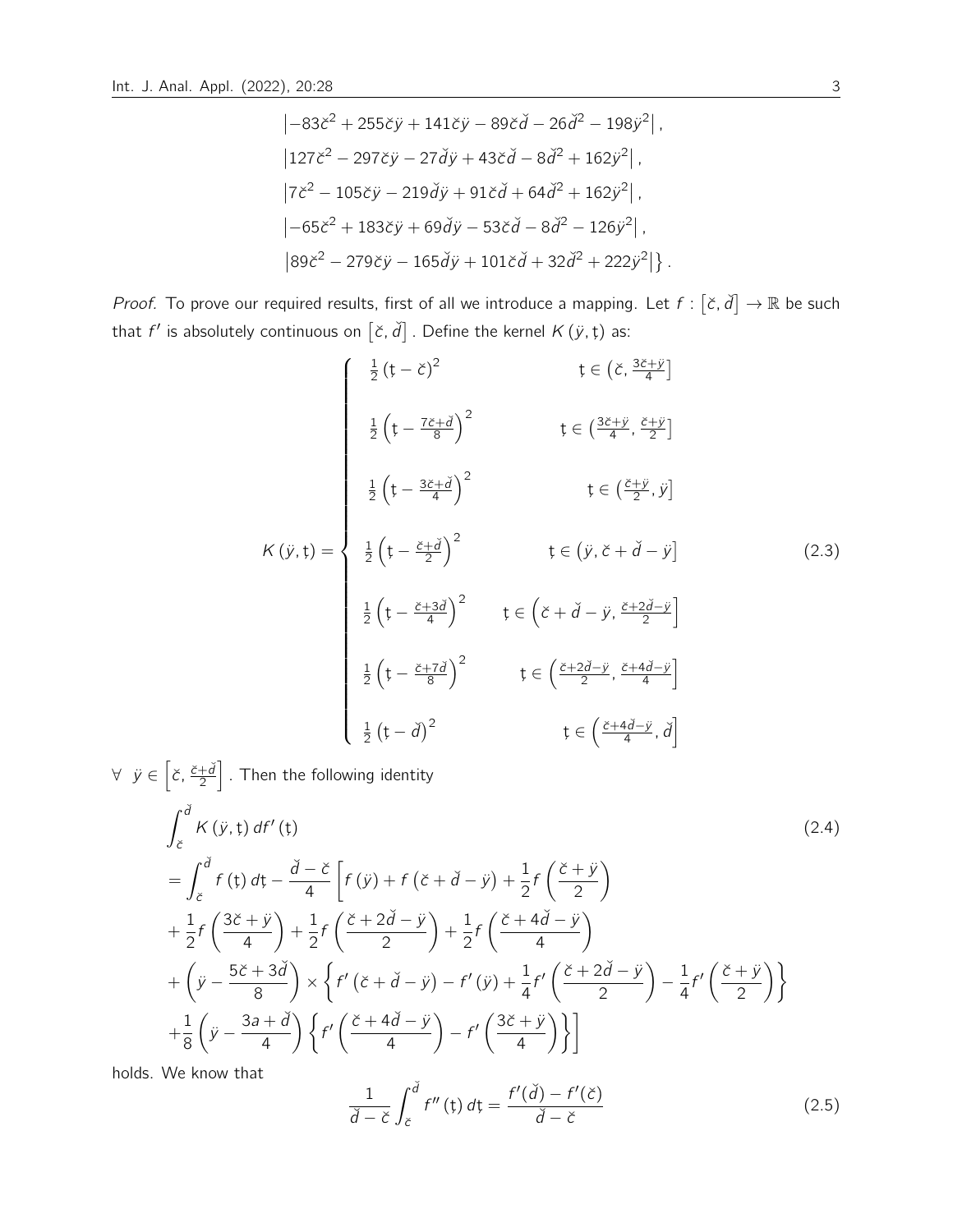$$
\frac{1}{\check{d}-\check{\epsilon}}\int_{\check{\epsilon}}^{\check{d}}K(\dot{y},t)\,d\tau = \frac{1}{\check{d}-\check{\epsilon}}\left[\frac{1}{192}(\dot{y}-\check{\epsilon})^3 + \frac{3}{8}\left(\dot{y}-\frac{3\check{\epsilon}+\check{d}}{4}\right)^3 - \frac{73}{192}\left(\dot{y}-\frac{\check{\epsilon}+\check{d}}{2}\right)^3\right]
$$
(2.6)

and implies that

1 dˇ− cˇ Z <sup>d</sup><sup>ˇ</sup> cˇ K (¨y,ţ) f <sup>00</sup> (ţ) dţ − 1 dˇ− cˇ 2 Z <sup>d</sup><sup>ˇ</sup> cˇ K (¨y,ţ) dţ Z <sup>d</sup><sup>ˇ</sup> cˇ f <sup>00</sup> (ţ) dţ (2.7) = 1 dˇ− cˇ Z <sup>d</sup><sup>ˇ</sup> cˇ f (ţ) dţ − 1 4 f (¨y ) + f cˇ + dˇ− y¨ + 1 2 f cˇ + ¨y 2 + 1 2 f 3ˇc + ¨y 4 + 1 2 f cˇ + 2dˇ− y¨ 2 + 1 2 f cˇ + 4dˇ− y¨ 4 + y¨ − 5ˇc + 3dˇ 8 × f 0 cˇ + dˇ− y¨ − f 0 (¨<sup>y</sup> ) + <sup>1</sup> 4 f 0 cˇ + 2dˇ− y¨ 2 − 1 4 f 0 cˇ + ¨y 2 + 1 8 y¨ − 3ˇc + dˇ 4 <sup>f</sup> 0 cˇ + 4dˇ− y¨ 4 − f 0 3ˇc + ¨y 4 − f 0 (dˇ) − f 0 (ˇc) dˇ− cˇ 2 ( 1 <sup>192</sup> (¨<sup>y</sup> <sup>−</sup> <sup>c</sup>ˇ) <sup>3</sup> + 3 8 y¨ − 3ˇc + dˇ 4 3 − 73 <sup>192</sup> y¨ − cˇ + dˇ 2 3 ) .

We suppose that

$$
R_n(\ddot{y})
$$
\n
$$
= \frac{1}{\ddot{d}-\breve{c}} \int_{\breve{c}}^{\breve{d}} K(\ddot{y},t) f''(t) dt - \frac{1}{(\breve{d}-\breve{c})^2} \int_{\breve{c}}^{\breve{d}} K(\ddot{y},t) dt \int_{\breve{c}}^{\breve{d}} f''(t) dt.
$$
\n(2.8)

If  $C \in R$  is an arbitray constant, then we have

$$
R_n(\ddot{y})
$$
\n
$$
= \frac{1}{\breve{d}-\breve{c}} \int_{\breve{c}}^{\breve{d}} \left( f''(\mathfrak{t}) - C \right) \left[ K(\ddot{y}, \mathfrak{t}) - \frac{1}{\breve{d}-\breve{c}} \int_{\breve{c}}^{\breve{d}} K(\ddot{y}, s) \, ds \right] d\mathfrak{t}.
$$
\n(2.9)

Furthermore, we have

$$
|R_n(\ddot{y})|
$$
\n
$$
\leq \frac{1}{\ddot{d}-\breve{c}} \max_{\mathbf{t}\in[\breve{c},\ddot{d}]} \left| K(\ddot{y},\mathbf{t}) - \frac{1}{\ddot{d}-\breve{c}} \int_{\breve{c}}^{\breve{d}} K(\ddot{y},s) \, ds \right| \int_{\breve{c}}^{\breve{d}} |f''(\mathbf{t}) - C| \, d\mathbf{t}.
$$
\n(2.10)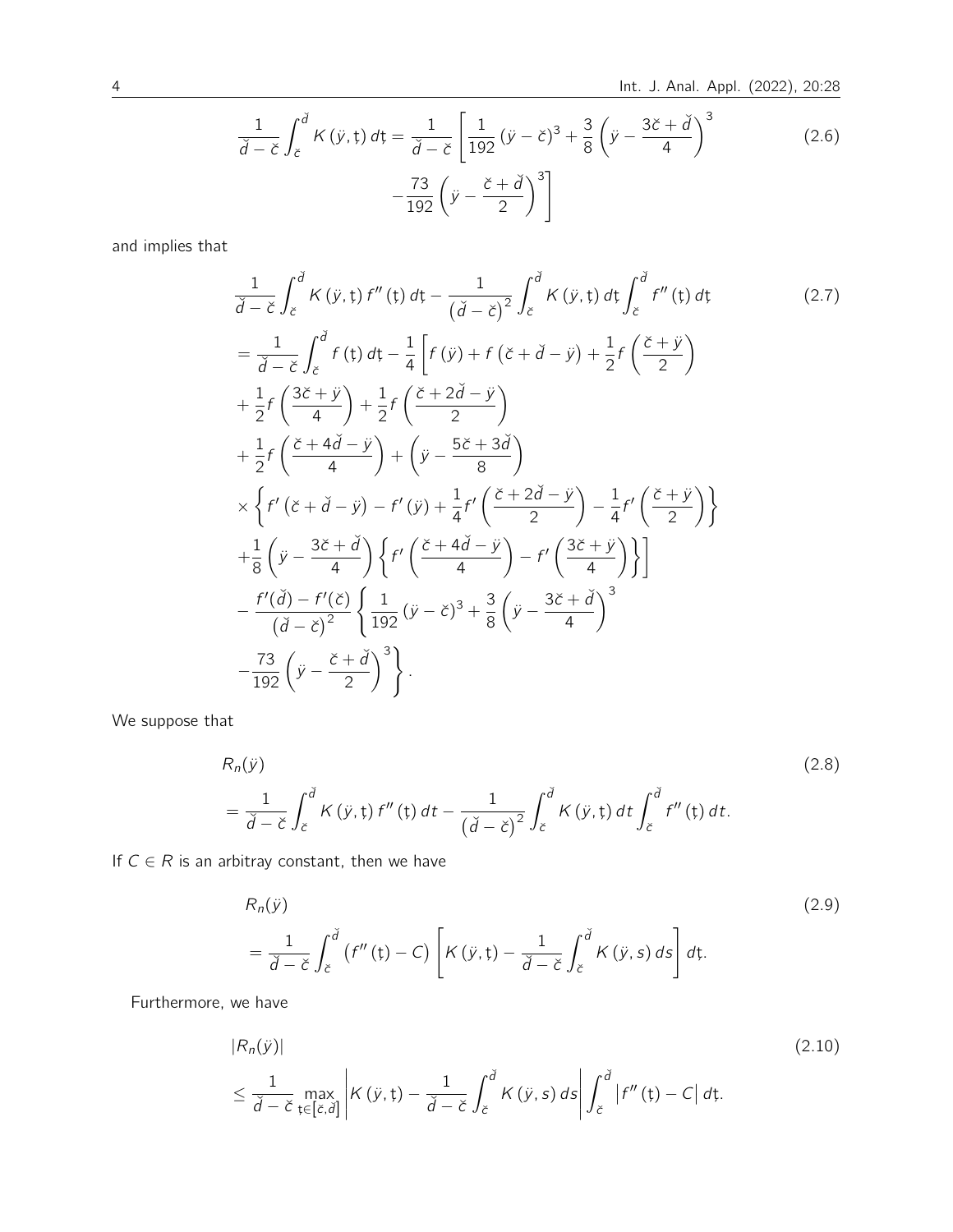Now

$$
\max \left| K(\ddot{y},t) - \frac{1}{\ddot{d} - \breve{c}} \int_{\breve{c}}^{\breve{d}} K(\ddot{y},s) ds \right|
$$
\n
$$
= \max \left\{ \left| \frac{1}{2} \left( \frac{\ddot{y} - \breve{c}}{4} \right)^2 - \frac{\beta(\ddot{y})}{\breve{d} - \breve{c}} \right|, \left| \frac{1}{8} \left( \ddot{y} - \frac{3\breve{c} + \breve{d}}{4} \right)^2 - \frac{\beta(\ddot{y})}{\breve{d} - \breve{c}} \right|, \left| \frac{1}{32} \left( \ddot{y} - \frac{\breve{c} + \breve{d}}{2} \right)^2 - \frac{\beta(\ddot{y})}{\breve{d} - \breve{c}} \right|, \left| \frac{1}{2} \left( \ddot{y} - \frac{3\breve{c} + \breve{d}}{4} \right)^2 - \frac{\beta(\ddot{y})}{\breve{d} - \breve{c}} \right|, \left| \frac{1}{2} \left( \ddot{y} - \frac{\breve{c} + \breve{d}}{2} \right)^2 - \frac{\beta(\ddot{y})}{\breve{d} - \breve{c}} \right|, \left| \frac{1}{8} \left( \ddot{y} - \frac{\breve{c} + \breve{d}}{2} \right)^2 - \frac{\beta(\ddot{y})}{\breve{d} - \breve{c}} \right|, \frac{\beta(\ddot{y})}{\breve{d} - \breve{c}} \right\}
$$
\n(2.11)

where

$$
\beta(\ddot{y}) = \frac{1}{192} (\ddot{y} - \ddot{c})^3 + \frac{3}{8} (\ddot{y} - \frac{3\ddot{c} + \check{d}}{4})^3 - \frac{73}{192} (\ddot{y} - \frac{\ddot{c} + \check{d}}{2})^3.
$$

and

$$
\omega(\ddot{y})
$$
\n
$$
= \frac{1}{768} \max \{ | -65\ddot{\epsilon}^2 + 231\ddot{\epsilon}\dot{y} + 165\ddot{d}\dot{y} - 101\ddot{\epsilon}\dot{d}
$$
\n
$$
-32\ddot{d}^2 - 198\ddot{y}^2 |,
$$
\n
$$
|-35\ddot{\epsilon}^2 + 135\ddot{\epsilon}\ddot{y} + 117\ddot{d}\ddot{y} - 65\ddot{\epsilon}\dot{d} - 26\ddot{d}^2 - 126\ddot{y}^2 |,
$$
\n
$$
|-83\ddot{\epsilon}^2 + 255\ddot{\epsilon}\ddot{y} + 141\ddot{\epsilon}\ddot{y} - 89\ddot{\epsilon}\dot{d} - 26\ddot{d}^2 - 198\ddot{y}^2 |,
$$
\n
$$
|127\ddot{\epsilon}^2 - 297\ddot{\epsilon}\ddot{y} - 27\ddot{d}\dot{y} + 43\ddot{\epsilon}\dot{d} - 8\ddot{d}^2 + 162\dot{y}^2 |,
$$
\n
$$
|7\ddot{\epsilon}^2 - 105\ddot{\epsilon}\ddot{y} - 219\ddot{d}\dot{y} + 91\ddot{\epsilon}\dot{d} + 64\ddot{d}^2 + 162\dot{y}^2 |,
$$
\n
$$
|-65\ddot{\epsilon}^2 + 183\ddot{\epsilon}\ddot{y} + 69\ddot{d}\dot{y} - 53\ddot{\epsilon}\dot{d} - 8\ddot{d}^2 - 126\dot{y}^2 |,
$$
\n
$$
|89\ddot{\epsilon}^2 - 279\ddot{\epsilon}\ddot{y} - 165\ddot{d}\dot{y} + 101\ddot{\epsilon}\dot{d} + 32\ddot{d}^2 + 222\dot{y}^2 | \}.
$$

We also have

$$
\int_{\breve{c}}^{\breve{d}} |f''(\mathfrak{t}) - \gamma| \, dt = (S - \gamma) \left( \breve{d} - \breve{c} \right) \tag{2.13}
$$

and

$$
\int_{\breve{c}}^{\breve{d}} |f''(\mathfrak{t}) - \Gamma| d\mathfrak{t} = (\Gamma - S) (\breve{d} - \breve{c}). \tag{2.14}
$$

So, we attain (2.1) and (2.2) by using (2.5) to (2.14) and taking  $C = \gamma$  and  $C = \Gamma$  in (2.10) respectively.

**Corollary 2.1.** By replacing  $\ddot{y} = \breve{c}$  in (2.1) and (2.2), we get

$$
\left| \frac{f(\breve{c}) + f(\breve{d})}{2} - (\breve{d} - \breve{c}) \frac{f'(\breve{d}) - f'(\breve{c})}{12} - \frac{1}{\breve{d} - \breve{c}} \int_{\breve{c}}^{\breve{d}} f(t) dt \right|
$$
  

$$
\leq \frac{1}{96} (\breve{d} - \breve{c})^3 (S - \gamma),
$$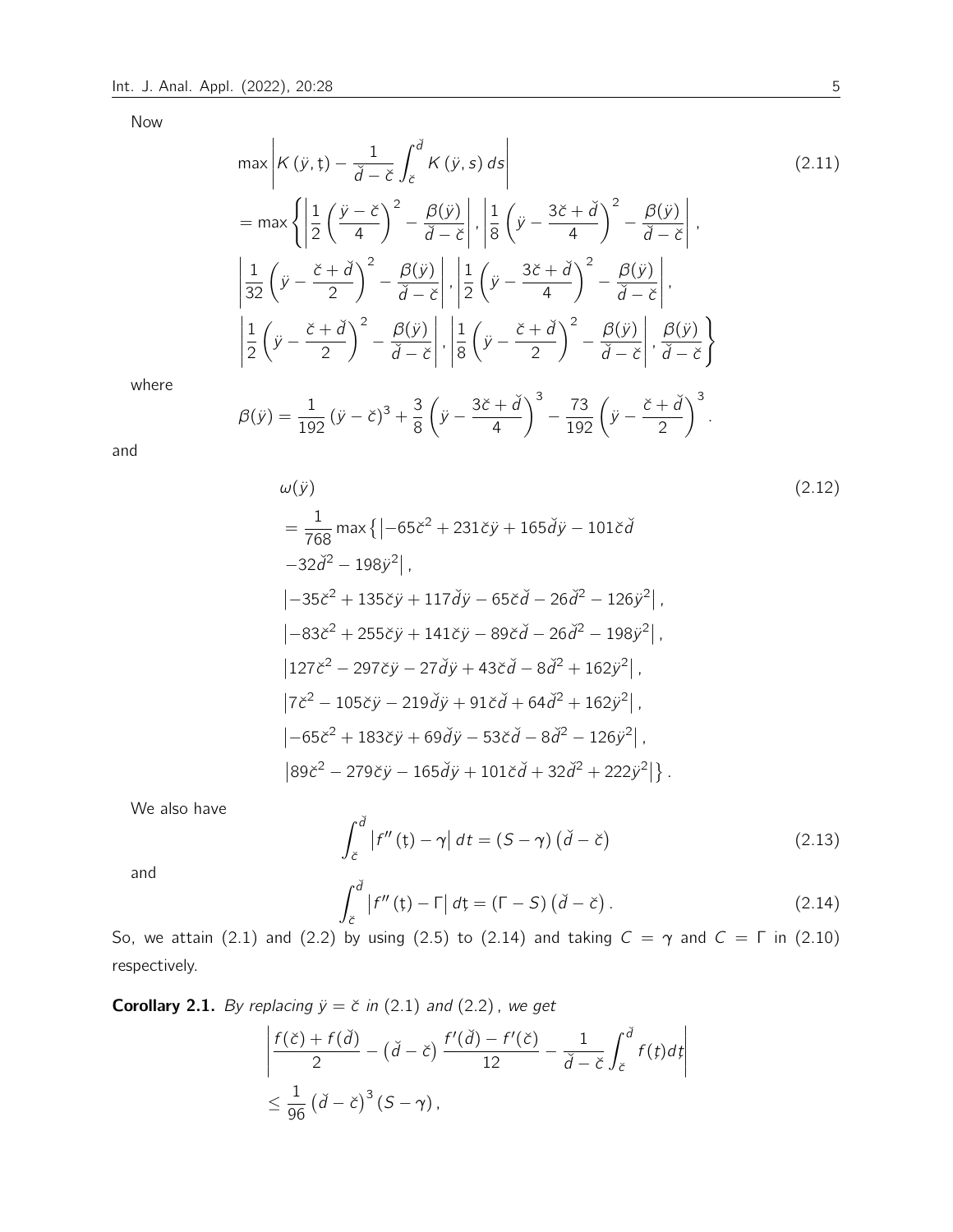$\Box$ 

$$
\left| \frac{f(\breve{c}) + f(\breve{d})}{2} - (\breve{d} - \breve{c}) \frac{f'(\breve{d}) - f'(\breve{c})}{12} - \frac{1}{\breve{d} - \breve{c}} \int_{\breve{c}}^{\breve{d}} f(t) dt \right|
$$
  

$$
\leq \frac{1}{96} (\breve{d} - \breve{c})^3 (\Gamma - S).
$$

Now some new perturbed Ostrowski type inequalities are presented by working with differentiable mapping whose first derivatives are absolutely continuous and the second derivatives belong to  $f''' \in L^2$ the usual Lebesgue spaces which refine and generalize some previous inequalities of this domain.

**Theorem 2.2.** Let  $f : [\check{c}, \check{d}] \to \mathbb{R}$  be three times differentiable function on  $(\check{c}, \check{d})$ . If  $f''' \in$  $L^2 [\check{c}, \check{d}]$  , then for all  $\ddot{y} \in \left[ \check{c}, \frac{\check{c} + \check{d}}{2} \right]$  $\left. \frac{1}{2} \right|$  , we have

$$
\left| \frac{1}{4} \left[ f(\ddot{y}) + f(\ddot{c} + \ddot{d} - \ddot{y}) + \frac{1}{2} f\left(\frac{\ddot{c} + \ddot{y}}{2}\right) + \frac{1}{2} f\left(\frac{3\ddot{c} + \ddot{y}}{4}\right) \right] \right|
$$
\n
$$
+ \frac{1}{2} f\left(\frac{\ddot{c} + 2b - \ddot{y}}{2}\right) + \frac{1}{2} f\left(\frac{\ddot{c} + 4\ddot{d} - \ddot{y}}{4}\right) + \left(\ddot{y} - \frac{5\ddot{c} + 3\ddot{d}}{8}\right)
$$
\n
$$
\times \left\{ f'(\ddot{c} + \ddot{d} - \ddot{y}) - f'(\ddot{y}) + \frac{1}{4} f'\left(\frac{\ddot{c} + 2\dot{d} - \ddot{y}}{2}\right) - \frac{1}{4} f'\left(\frac{\ddot{c} + \ddot{y}}{2}\right) \right\}
$$
\n
$$
+ \frac{1}{8} \left(\ddot{y} - \frac{3\ddot{c} + \ddot{d}}{4}\right) \left\{ f'\left(\frac{\ddot{c} + 4\ddot{d} - \ddot{y}}{4}\right) - f'\left(\frac{3\ddot{c} + \ddot{y}}{4}\right) \right\}
$$
\n
$$
+ \frac{f'(\ddot{d}) - f'(\dot{c})}{(\ddot{d} - \dot{c})^2} \left\{ \frac{1}{192} (\ddot{y} - \ddot{c})^3 + \frac{3}{8} (\dot{y} - \frac{3\dot{c} + \ddot{d}}{4})^3 \right\}
$$
\n
$$
- \frac{73}{192} (\ddot{y} - \frac{\ddot{c} + \ddot{d}}{2})^3 \right\} - \frac{1}{\ddot{d} - \ddot{c}} \int_{\ddot{c}}^{\ddot{d}} f(t) dt
$$
\n
$$
\leq \frac{1}{\pi} ||f'''||_2 \left[ \frac{1}{10240} (\ddot{y} - \ddot{c})^5 + \frac{33}{320} (\ddot{y} - \frac{3\ddot{c} + \ddot{d}}{4})^
$$

*Proof.* Let  $R_n(x)$  be defined by (2.7) and (2.8), If we take  $C = f''\left(\frac{\breve{c}+\breve{d}}{2}\right)$  $\left(\frac{1}{2}\right)$  in (2.9) by applying the Cauchy Inequality, then

$$
|R_n(\ddot{y})| \le \frac{1}{\ddot{d} - \breve{c}} \int_{\breve{c}}^{\breve{d}} \left| \left( f''\left(\mathfrak{t}\right) - f''\left(\frac{\breve{c} + \breve{d}}{2}\right) \right) \right| \qquad (2.16)
$$

$$
\times \left| K\left(\ddot{y}, \mathfrak{t}\right) - \frac{1}{\breve{d} - \breve{c}} \int_{\breve{c}}^{\breve{d}} K\left(\ddot{y}, s\right) ds \right| d\mathfrak{t}.
$$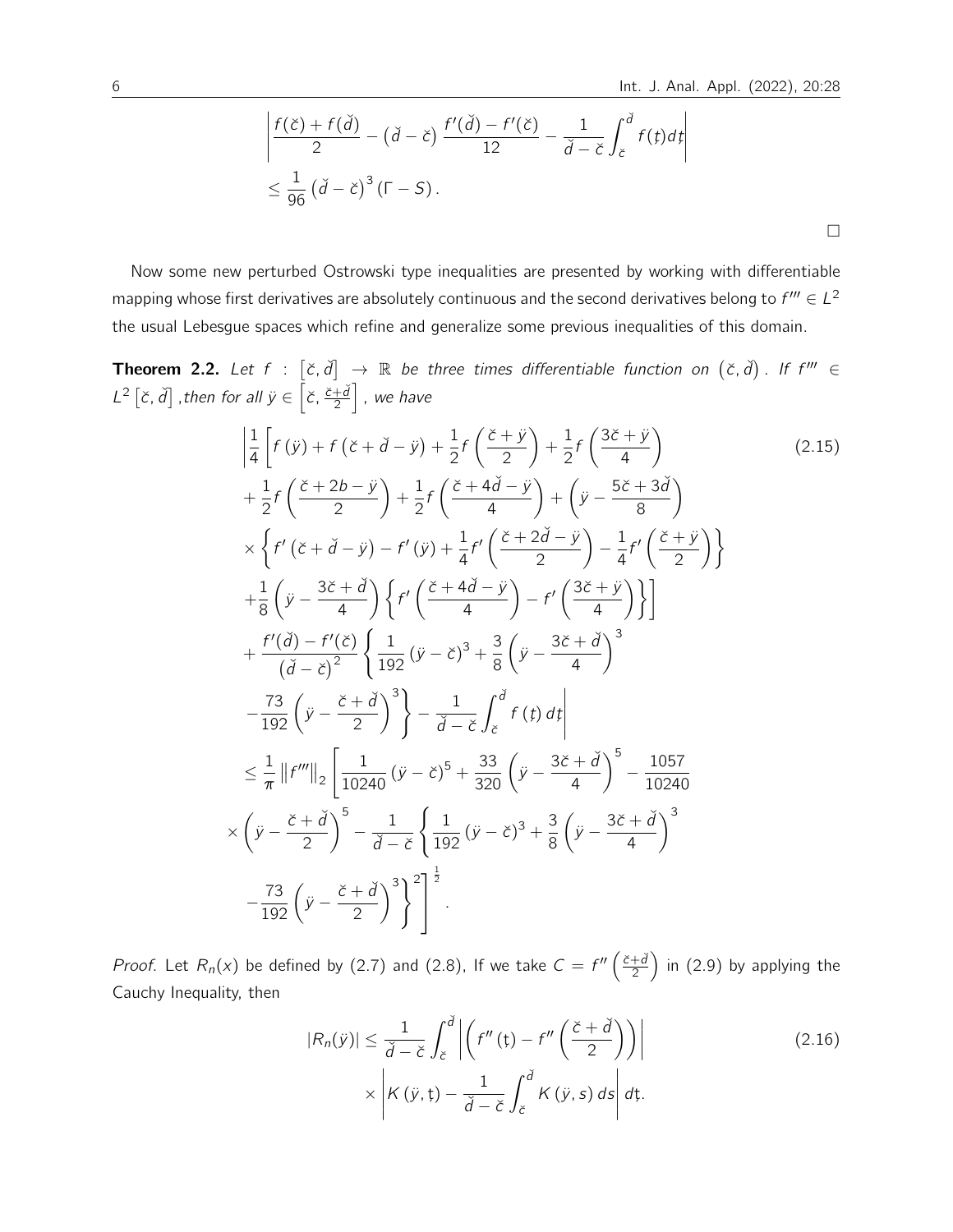$$
\leq \frac{1}{\check{d}-\check{c}}\left[\int_{\check{c}}^{\check{d}}\left(f''\left(\mathfrak{t}\right)-f''\left(\frac{\check{c}+\check{d}}{2}\right)\right)^{2}d\mathfrak{t}\right]^{\frac{1}{2}}\times\\\times\left[\int_{\check{c}}^{\check{d}}\left(K\left(\ddot{y},\mathfrak{t}\right)-\frac{1}{\check{d}-\check{c}}\int_{\check{c}}^{\check{d}}K\left(\ddot{y},s\right)ds\right)^{2}d\mathfrak{t}\right]^{\frac{1}{2}}.
$$

We apply the Diaze-Metcalf inequality from [16] to get

$$
\int_{\breve{c}}^{\breve{d}} \left( f''\left( t\right) - f''\left( \frac{\breve{c} + \breve{d}}{2} \right) \right)^2 d\zeta \leq \frac{\left( \breve{d} - \breve{c} \right)^2}{\pi^2} \left\| f''' \right\|_2^2
$$

and

$$
\int_{\tilde{c}}^{\tilde{d}} \left( K(\tilde{y}, t) - \frac{1}{\tilde{d} - \tilde{c}} \int_{\tilde{c}}^{\tilde{d}} K(\tilde{y}, s) ds \right)^{2} dt
$$
\n
$$
= \int_{\tilde{c}}^{\tilde{d}} K(\tilde{y}, t)^{2} dt - \frac{1}{\tilde{d} - \tilde{c}} \left\{ \frac{1}{192} (\tilde{y} - \tilde{c})^{3} + \frac{3}{8} (\tilde{y} - \frac{3\tilde{c} + \tilde{d}}{4})^{3} - \frac{73}{192} (\tilde{y} - \frac{\tilde{c} + \tilde{d}}{2}) \right\}^{2}
$$
\n
$$
= \frac{1}{10240} (\tilde{y} - \tilde{c})^{5} + \frac{33}{320} (\tilde{y} - \frac{3\tilde{c} + \tilde{d}}{4})^{5} - \frac{1057}{10240} (\tilde{y} - \frac{\tilde{c} + \tilde{d}}{2})^{5}
$$
\n
$$
- \frac{1}{\tilde{d} - \tilde{c}} \left\{ \frac{1}{192} (\tilde{y} - \tilde{c})^{3} + \frac{3}{8} (\tilde{y} - \frac{3\tilde{c} + \tilde{d}}{4})^{3} - \frac{73}{192} (\tilde{y} - \frac{\tilde{c} + \tilde{d}}{2})^{3} \right\}^{2}.
$$
\n(2.17)

So, by using the above relations (2.18)-(2.19) , we attain (2.17) .

**Corollary 2.2.** By replacing  $\ddot{y} = \breve{c}$  in (2.17), we get

$$
\left| \frac{f(\breve{c}) + f(\breve{d})}{2} - (\breve{d} - \breve{c}) \frac{f'(\breve{c}) + f'(\breve{d})}{12} - \frac{1}{\breve{d} - \breve{c}} \int_{\breve{c}}^{\breve{d}} f(t) dt \right|
$$
  

$$
\leq \frac{1}{\pi} \left\| f''' \right\|_2 (\breve{d} - \breve{c})^{\frac{5}{2}} \frac{1}{12} \frac{1}{\sqrt{5}}.
$$

**Theorem 2.3.** Let  $f : [\check{c}, \check{d}] \to \mathbb{R}$  be an absolutely continuous function on  $(\check{c}, \check{d})$  , with  $f'' \in L^2 [\check{c}, \check{d}]$  . Then

$$
\left| \frac{1}{4} \left[ f(\ddot{y}) + f(\ddot{c} + \ddot{d} - \ddot{y}) + \frac{1}{2} f\left(\frac{\ddot{c} + \ddot{y}}{2}\right) + \frac{1}{2} f\left(\frac{3\ddot{c} + \ddot{y}}{4}\right) + \frac{1}{2} f\left(\frac{\ddot{c} + 2\ddot{d} - \ddot{y}}{2}\right) + \frac{1}{2} f\left(\frac{\ddot{c} + 4\ddot{d} - \ddot{y}}{4}\right) + \left(\ddot{y} - \frac{5\ddot{c} + 3\ddot{d}}{8}\right) \times \left\{ f'(\ddot{c} + \ddot{d} - \ddot{y}) - f'(\ddot{y}) + \frac{1}{4} f'\left(\frac{\ddot{c} + 2\ddot{d} - \ddot{y}}{2}\right) - \frac{1}{4} f'\left(\frac{\ddot{c} + \ddot{y}}{2}\right) \right\} + \frac{1}{8} \left(\ddot{y} - \frac{3\ddot{c} + \ddot{d}}{4}\right) \left\{ f'\left(\frac{\ddot{c} + 4\ddot{d} - \ddot{y}}{4}\right) - f'\left(\frac{3\ddot{c} + \ddot{y}}{4}\right) \right\}
$$
\n(2.18)

 $\Box$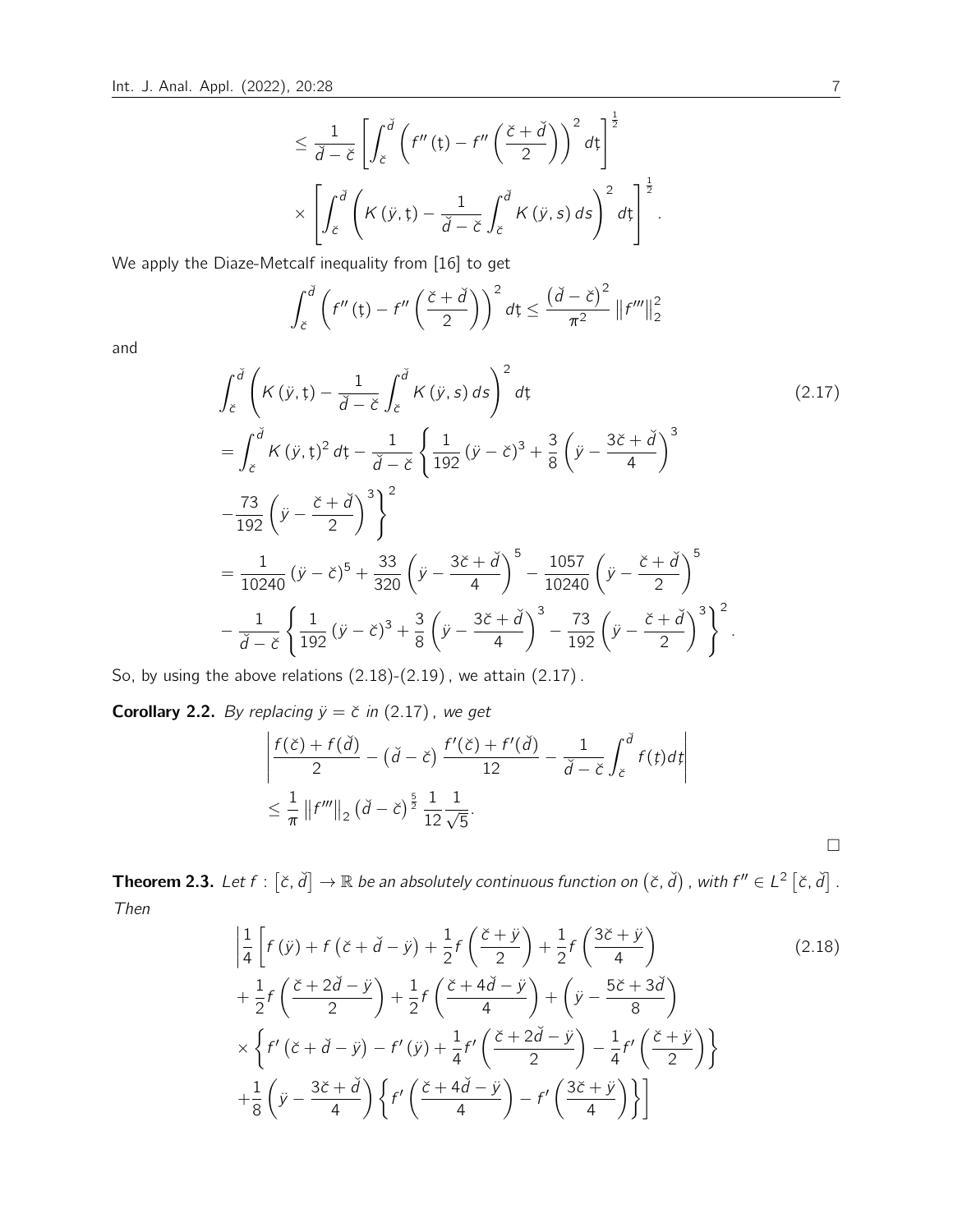$$
+\frac{f'(\check{d}) - f'(\check{c})}{(\check{d} - \check{c})^2} \left\{ \frac{1}{192} (\ddot{y} - \check{c})^3 + \frac{3}{8} (\ddot{y} - \frac{3\check{c} + \check{d}}{4})^3
$$

$$
-\frac{73}{192} (\ddot{y} - \frac{\check{c} + \check{d}}{2})^3 \right\} - \frac{1}{\check{d} - \check{c}} \int_{\check{c}}^{\check{d}} f(t) dt
$$

$$
\leq \frac{\sqrt{\sigma(f'')}}{\check{d} - \check{c}} \left[ \frac{1}{10240} (\ddot{y} - \check{c})^5 + \frac{33}{320} (\ddot{y} - \frac{3\check{c} + \check{d}}{4})^5 \right]
$$

$$
-\frac{1057}{10240} (\ddot{y} - \frac{\check{c} + \check{d}}{2})^5 - \frac{1}{\check{d} - \check{c}} \left\{ \frac{1}{192} (\ddot{y} - \check{c})^3 + \frac{3}{8} (\ddot{y} - \frac{3\check{c} + \check{d}}{4})^3 - \frac{73}{192} (\ddot{y} - \frac{\check{c} + \check{d}}{2})^3 \right\}^2 \right\}^{\frac{1}{2}}
$$

$$
\forall \ddot{y} \in \left[\ddot{c}, \frac{\ddot{c} + \ddot{d}}{2}\right], \text{ where}
$$
\n
$$
\sigma(f'') = \left\|f''\right\|_{2}^{2} - \frac{\left(f'(\breve{d}) - f'(\breve{c})\right)^{2}}{\breve{d} - \breve{c}} = \left\|f''\right\|_{2}^{2} - S^{2}(\breve{d} - \breve{c})
$$
\n(2.19)

where

$$
S=\frac{f'(\check{d})-f'(\check{c})}{\check{d}-\check{c}}.
$$

*Proof.* Let  $R_n(x)$  be defined by (2.7) and (2.8) .If we take  $C = \frac{1}{d-c} \int_c^d f''(s) ds$  in (2.9) and applying the Cauchy Inequality, then we have

$$
|R_n(\ddot{y})|
$$
  
\n
$$
\leq \frac{1}{\ddot{d}-\breve{c}} \int_{\breve{c}}^{\breve{d}} \left| \left( f''(\mathbf{t}) - \frac{1}{\ddot{d}-\breve{c}} \int_{\breve{c}}^{\breve{d}} f''(\mathbf{s}) d\mathbf{s} \right) \right|
$$
  
\n
$$
\times \left| K(\ddot{y}, \mathbf{t}) - \frac{1}{\ddot{d}-\breve{c}} \int_{\breve{c}}^{\breve{d}} K(\ddot{y}, \mathbf{s}) d\mathbf{s} \right| d\mathbf{t}.
$$
  
\n
$$
\leq \frac{1}{\ddot{d}-\breve{c}} \left[ \int_{\breve{c}}^{\breve{d}} \left( f''(\mathbf{t}) - \frac{1}{\ddot{d}-\breve{c}} \int_{\breve{c}}^{\breve{d}} f''(\mathbf{s}) d\mathbf{s} \right)^2 d\mathbf{t} \right]^{\frac{1}{2}}
$$
  
\n
$$
\times \left[ \int_{\breve{c}}^{\breve{d}} \left( K(\ddot{y}, \mathbf{t}) - \frac{1}{\breve{d}-\breve{c}} \int_{\breve{c}}^{\breve{d}} K(\ddot{y}, \mathbf{s}) d\mathbf{s} \right)^2 d\mathbf{t} \right]^{\frac{1}{2}}
$$
  
\n
$$
= \frac{\sqrt{\sigma(f'')}}{\breve{d}-\breve{c}} \left[ \frac{1}{10240} (\ddot{y}-\breve{c})^5 + \frac{33}{320} (\ddot{y} - \frac{3\breve{c}+\breve{d}}{4})^5 - \frac{1057}{10240} (\ddot{y} - \frac{\breve{c}+\breve{d}}{2})^5 - \frac{1}{\breve{d}-\breve{c}} \left\{ \frac{1}{192} (\ddot{y}-\breve{c})^3 \right\}
$$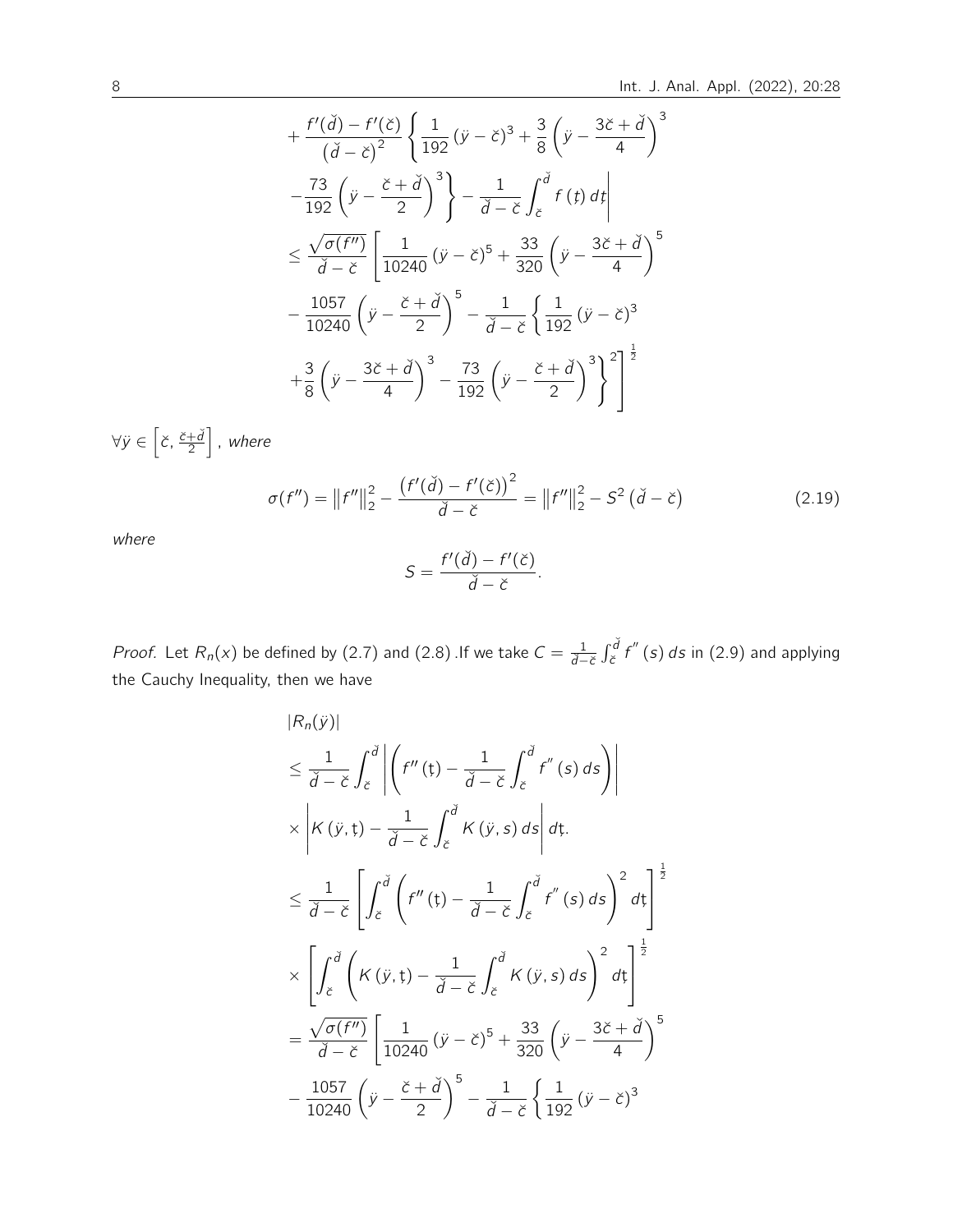$$
\left. +\frac{3}{8}\left(\ddot{y}-\frac{3\breve{c}+\breve{d}}{4}\right)^3-\frac{73}{192}\left(\ddot{y}-\frac{\breve{c}+\breve{d}}{2}\right)^3\right\}^2\right]^{\frac{1}{2}}
$$

Hence proved  $(2.21)$ 

**Corollary 2.3.** By replacing  $\ddot{y} = \ddot{c}$  in (2.21) we get

$$
\left| \frac{f(\breve{c}) + f(\breve{d})}{2} - (\breve{d} - \breve{c}) \frac{f'(\breve{c}) + f'(\breve{d})}{12} - \frac{1}{\breve{d} - \breve{c}} \int_{\breve{c}}^{\breve{d}} f(t) dt \right|
$$
  

$$
\leq \sqrt{\sigma(f'')} \left( \breve{d} - \breve{c} \right)^{\frac{3}{2}} \frac{1}{12} \frac{1}{\sqrt{5}}.
$$

## 3. An Application to Cumulative Distribution Function

Consider X is a random variable taking values in the finite interval  $[\check{c}, \check{d}]$  with the probability density function  $f: [\check{c}, \check{d}] \rightarrow [0, 1]$  and cumulative distributive function

$$
F(\ddot{y}) = \Pr(X \le \ddot{y}) = \int_{\breve{c}}^{\ddot{y}} f(\dot{y}) d\dot{y}, \tag{3.1}
$$

.

$$
F(\check{d}) = \Pr(X \le \check{d}) = \int_{\check{c}}^{\check{d}} f(u) du = 1.
$$
 (3.2)

In this section, we may use the inequalities  $(2.1)-(2.2)$ ,  $(2.17)$  and  $(2.21)$  to get useful application for cumulative distribution function by using probability density function with smaller error than that which may be obtained by the classical results.

**Theorem 3.1.** Under the assumption of Theorem 2.1, we get the following inequality which holds

$$
\begin{split}\n&\left|\frac{\check{d}-E(X)}{\check{d}-\check{c}}-\frac{1}{4}\left[F(\ddot{y})+F(\check{c}+\check{d}-\dot{y})+\frac{1}{2}F\left(\frac{\check{c}+\ddot{y}}{2}\right)\right.\right.\\
&+\frac{1}{2}F\left(\frac{3\check{c}+\ddot{y}}{4}\right)+\frac{1}{2}F\left(\frac{\check{c}+2\check{d}-\ddot{y}}{2}\right)\\
&+\frac{1}{2}F\left(\frac{\check{c}+4\check{d}-\ddot{y}}{4}\right)+\left(\ddot{y}-\frac{5\check{c}+3\check{d}}{8}\right)\\
&\times\left\{f(\check{c}+\check{d}-\ddot{y})-f(\ddot{y})+\frac{1}{4}f\left(\frac{\check{c}+2\check{d}-\ddot{y}}{2}\right)-\frac{1}{4}f\left(\frac{\check{c}+\ddot{y}}{2}\right)\right\}\\
&+\frac{1}{8}\left(\ddot{y}-\frac{3\check{c}+\check{d}}{4}\right)\left\{f\left(\frac{\check{c}+4\check{d}-\ddot{y}}{4}\right)-f\left(\frac{3\check{c}+\ddot{y}}{4}\right)\right\}\right]\\
&-\frac{f(\check{d})-f(\check{c})}{(\check{d}-\check{c})^2}\left\{\frac{1}{192}(\ddot{y}-\check{c})^3+\frac{3}{8}\left(\ddot{y}-\frac{3\check{c}+\check{d}}{4}\right)^3\\
&\leq \omega(\ddot{y})(\check{d}-\check{c})(S-\gamma)\n\end{split}
$$
(3.3)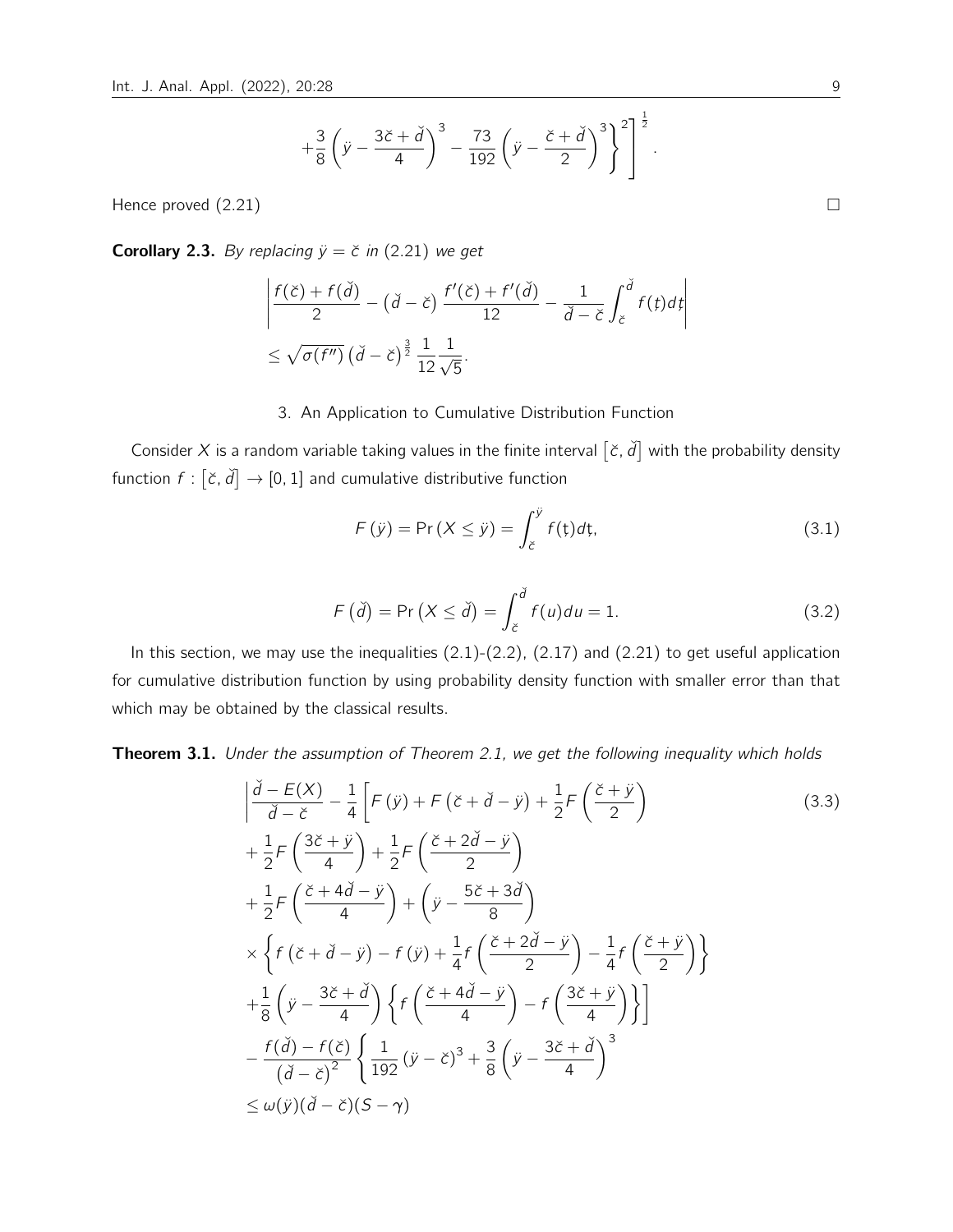and

$$
\left| \frac{\tilde{d} - E(X)}{\tilde{d} - \tilde{c}} - \frac{1}{4} \left[ F(\tilde{y}) + F(\tilde{c} + \tilde{d} - \tilde{y}) + \frac{1}{2} F\left(\frac{\tilde{c} + \tilde{y}}{2}\right) \right] \right|
$$
\n
$$
+ \frac{1}{2} F\left(\frac{3\tilde{c} + \tilde{y}}{4}\right) + \frac{1}{2} F\left(\frac{\tilde{c} + 2\tilde{d} - \tilde{y}}{2}\right)
$$
\n
$$
+ \frac{1}{2} F\left(\frac{\tilde{c} + 4\tilde{d} - \tilde{y}}{4}\right) + \left(\tilde{y} - \frac{5\tilde{c} + 3\tilde{d}}{8}\right)
$$
\n
$$
\times \left\{ f(\tilde{c} + \tilde{d} - \tilde{y}) - f(\tilde{y}) + \frac{1}{4} f\left(\frac{\tilde{c} + 2\tilde{d} - \tilde{y}}{2}\right) - \frac{1}{4} f\left(\frac{\tilde{c} + \tilde{y}}{2}\right) \right\}
$$
\n
$$
+ \frac{1}{8} \left(\tilde{y} - \frac{3\tilde{c} + \tilde{d}}{4}\right) \left\{ f\left(\frac{\tilde{c} + 4\tilde{d} - \tilde{y}}{4}\right) - f\left(\frac{3\tilde{c} + \tilde{y}}{4}\right) \right\}
$$
\n
$$
- \frac{f(\tilde{d}) - f(\tilde{c})}{(\tilde{d} - \tilde{c})^2} \left\{ \frac{1}{192} (\tilde{y} - \tilde{c})^3 + \frac{3}{8} (\tilde{y} - \frac{3\tilde{c} + \tilde{d}}{4})^3 \right\}
$$
\n
$$
- \frac{73}{192} (\tilde{y} - \frac{\tilde{c} + \tilde{d}}{2})^3 \right\} \le \omega(\tilde{y})(\tilde{d} - \tilde{c})(\Gamma - S)
$$
\n(3.4)

for all  $\ddot{y} \in \left[ \breve{c}, \frac{\breve{c} + \breve{d}}{2} \right]$  $\frac{1}{2}$ .

*Proof.* By (3.1) and (3.2) on taking  $f = F$  and by applying the fact

$$
E(X) = \int_{\breve{c}}^{\breve{d}} t dF(t) = \breve{d} - \int_{\breve{c}}^{\breve{d}} F(t) dt
$$
 (3.5)

we attain  $(3.3)$  and  $(3.4)$ .

Theorem 3.2. By using Theorem 2.1, we get the following inequality which holds

$$
\left| \frac{\check{d} - E(X)}{\check{d} - \check{c}} - \frac{1}{4} \left[ F(\check{y}) + F(\check{c} + \check{d} - \check{y}) + \frac{1}{2} F\left(\frac{\check{c} + \check{y}}{2}\right) \right] \right|
$$
\n
$$
+ \frac{1}{2} F\left(\frac{3\check{c} + \check{y}}{4}\right) + \frac{1}{2} F\left(\frac{\check{c} + 2\check{d} - \check{y}}{2}\right)
$$
\n
$$
+ \frac{1}{2} F\left(\frac{\check{c} + 4\check{d} - \check{y}}{4}\right) + \left(\check{y} - \frac{5\check{c} + 3\check{d}}{8}\right)
$$
\n
$$
\times \left\{ f\left(\check{c} + \check{d} - \check{y}\right) - f(\check{y}) + \frac{1}{4} f\left(\frac{\check{c} + 2\check{d} - \check{y}}{2}\right) \right\}
$$
\n
$$
- \frac{1}{4} f\left(\frac{\check{c} + \check{y}}{2}\right) + \frac{1}{8} \left(\check{y} - \frac{3\check{c} + \check{d}}{4}\right)
$$
\n
$$
\times \left\{ f\left(\frac{\check{c} + 4\check{d} - \check{y}}{4}\right) - f\left(\frac{3\check{c} + \check{y}}{4}\right) \right\}
$$
\n(3.6)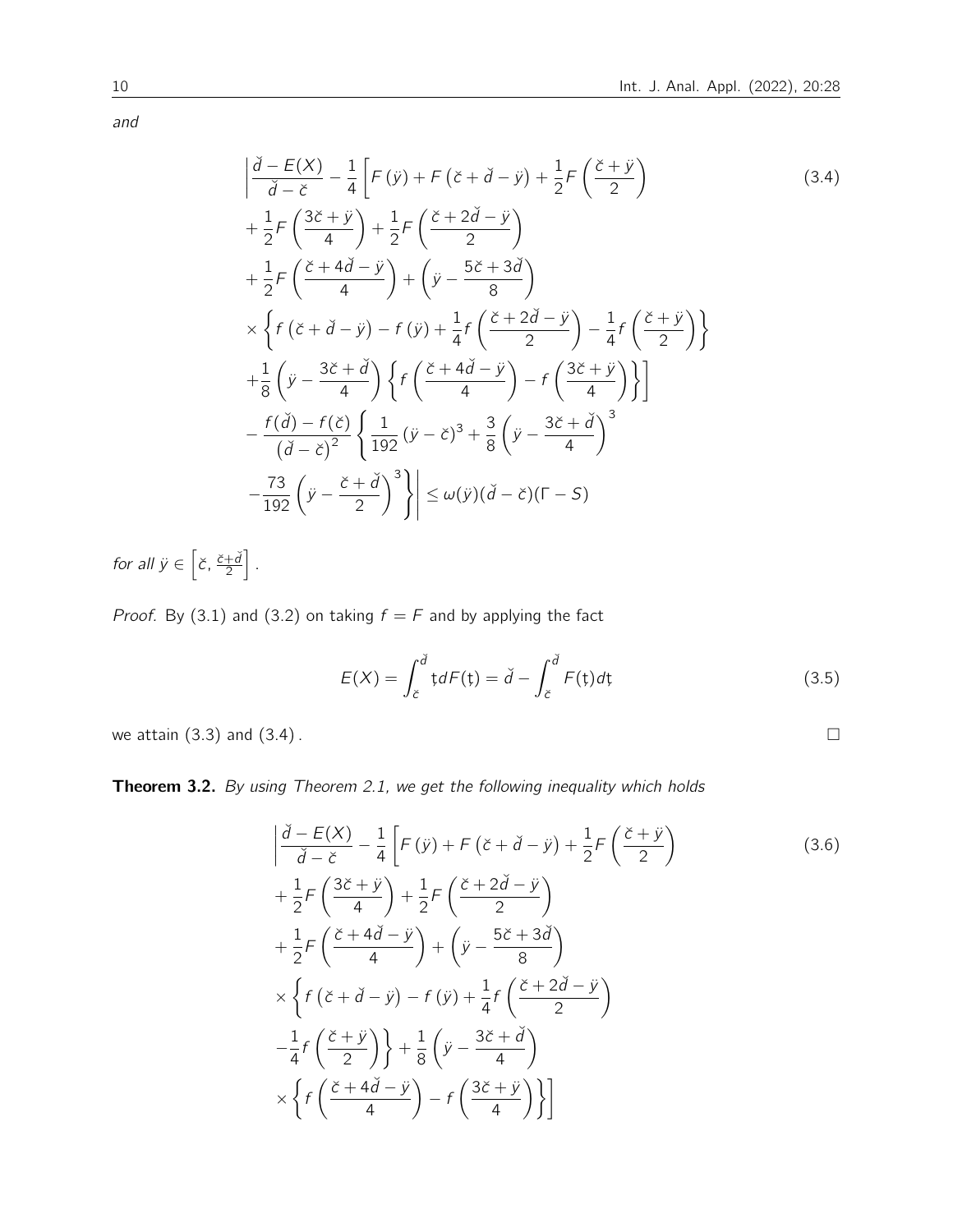$$
-\frac{f(\breve{d}) - f(\breve{c})}{(\breve{d} - \breve{c})^2} \left\{ \frac{1}{192} (\ddot{y} - \breve{c})^3 + \frac{3}{8} (\dot{y} - \frac{3\breve{c} + \breve{d}}{4})^3 \n- \frac{73}{192} (\ddot{y} - \frac{\breve{c} + \breve{d}}{2})^3 \right\} \n\le \frac{1}{\pi} ||f'''||_2 \left[ \frac{1}{10240} (\ddot{y} - \breve{c})^5 + \frac{33}{320} (\ddot{y} - \frac{3\breve{c} + \breve{d}}{4})^5 \n- \frac{1057}{10240} (\ddot{y} - \frac{\breve{c} + \breve{d}}{2})^5 - \frac{1}{\breve{d} - \breve{c}} \left\{ \frac{1}{192} (\ddot{y} - \breve{c})^3 \n+ \frac{3}{8} (\ddot{y} - \frac{3\breve{c} + \breve{d}}{4})^3 - \frac{73}{192} (\ddot{y} - \frac{\breve{c} + \breve{d}}{2})^3 \right\}^2 \right]^{\frac{1}{2}}.
$$

*Proof.* Using (4.36) and by the conditions that we used in above Theorem, we get (3.6).  $\Box$ 

Theorem 3.3. With the statement of Theorem 2.1, we have the following inequality which holds

$$
\left| \frac{\partial - E(X)}{\partial - \tilde{c}} - \frac{1}{4} \left[ F(\tilde{y}) + F(\tilde{c} + \tilde{d} - \tilde{y}) + \frac{1}{2} F\left(\frac{\tilde{c} + \tilde{y}}{2}\right) \right] \right|
$$
\n
$$
+ \frac{1}{2} F\left(\frac{3\tilde{c} + \tilde{y}}{4}\right) + \frac{1}{2} F\left(\frac{\tilde{c} + 2\tilde{d} - \tilde{y}}{2}\right)
$$
\n
$$
+ \frac{1}{2} F\left(\frac{\tilde{c} + 4\tilde{d} - \tilde{y}}{4}\right) + \left(\tilde{y} - \frac{5\tilde{c} + 3\tilde{d}}{8}\right)
$$
\n
$$
\times \left\{ f(\tilde{c} + \tilde{d} - \tilde{y}) - f(\tilde{y}) + \frac{1}{4} f\left(\frac{\tilde{c} + 2\tilde{d} - \tilde{y}}{2}\right) \right\}
$$
\n
$$
- \frac{1}{4} f\left(\frac{\tilde{c} + \tilde{y}}{2}\right) \right\} + \frac{1}{8} \left(\tilde{y} - \frac{3\tilde{c} + \tilde{d}}{4}\right)
$$
\n
$$
\times \left\{ f\left(\frac{\tilde{c} + 4\tilde{d} - \tilde{y}}{4}\right) - f\left(\frac{3\tilde{c} + \tilde{y}}{4}\right) \right\}
$$
\n
$$
- \frac{f(\tilde{d}) - f(\tilde{c})}{(\tilde{d} - \tilde{c})^2} \left\{ \frac{1}{192} (\tilde{y} - \tilde{c})^3 + \frac{3}{8} (\tilde{y} - \frac{3\tilde{c} + \tilde{d}}{4})^3 - \frac{73}{192} (\tilde{y} - \frac{\tilde{c} + \tilde{d}}{2})^3 \right\}
$$
\n
$$
\leq \frac{\sqrt{\sigma(f'')}}{\tilde{d} - \tilde{c}} \left[ \frac{1}{10240} (\tilde{y} - \tilde{c})^5 + \frac{33}{320} (\tilde{y} - \frac{3\tilde{c} + \tilde{d}}{4
$$

Proof. Applying (4.43) and by set of conditions that we used in Theorem 3.1, we get (3.7).  $\Box$ 

Conflicts of Interest: The author(s) declare that there are no conflicts of interest regarding the publication of this paper.